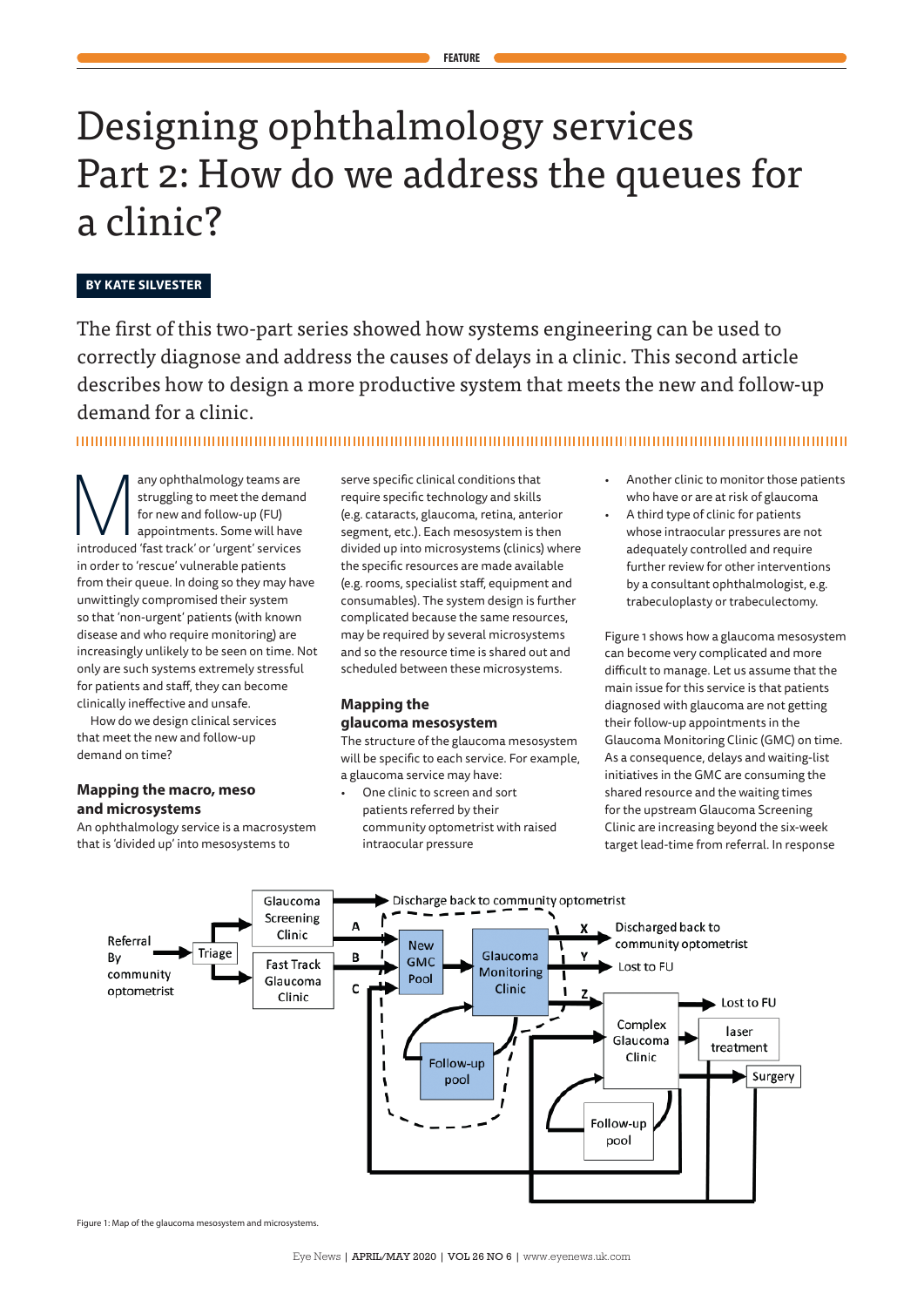The clinical team (including their manager and data analyst) decide to ensure that all patients with glaucoma get their monitoring appointments on time. They start by understanding the flow through the GMC and, crucially, define its boundary and the patient flows across the boundary as shown by the dotted line in Figure 1 (on previous page).

## **Measuring the flow through the GMC microsystem**

The flows into this mesosystem described in Figure 1 above are the referrals from:

- A. Glaucoma Screening
- B. Fast Track
- C. Complex Glaucoma clinic.

The flow-out is made up of:

- X. The patients who, after adequate follow-up, are discharged back to the community optometrist (including those who have gone blind)
- Y. The patients who are lost to followup (LTF), e.g. patients who have died, moved away or don't want to be seen again
- Z. Referrals to the Complex Glaucoma clinic (CGC).

There are three stocks (or pools) inside the GMC sub-system:

• The 'new' patients (from A, B and C) waiting to come into the GMC

• The clinic itself which fills and empties within four hours each day

the clinic runs

The follow-up pool for the GMC: All the patients waiting for their subsequent monitoring appointments, including the patients that did not attend (DNA) and who need to be seen again.

NB. Though these definitions may not correlate with those used in the NHS (e.g. a patient returning from a complex clinic to the monitoring clinic may be classified as a follow-up), the complex patients have crossed the dotted-line boundary from one sub-system to another and back again. This convention is vital for the subsequent calculations of the new and follow-up FU demand.

#### **Little's law**

In a system in which the average stock (queue, pool, work-in-progress, (WIP)) is stable over time, then what is flowing in, must be flowing out (λ). Little's law [2] states that the average lead-time, i.e. the time from referral to being seen (T) is T=WIP/λ.

We want to know the number of New and FU appointments / week (λ) required to keep the New and FU stock at a level that delivers the required lead-times, i.e. maximum of six weeks for flows A and B and the clinically specified lead-times for patients returning from CGC (C) and the GMC FUs. Crucially, the New and FU stock levels must not increase.

#### **First mindset change**

The number of patients in the combined New and FU GMC follow-up pool cannot grow indefinitely. Eventually it will stabilise when the New patient flow into the pool (A, B and C) equals the flow out (X, Y and Z) (Figure 1).

### **Measuring the flow through the GMC**

These data can be collected manually or via the Patient Administration System (PAS). However, there are many potential errors in the way data are entered and retrieved from PAS and this means that the demand (referrals and requests = flow-in), activity (patients seen = flow-out) and the number in the follow-up pool, are often underreported – especially for those patients with long follow-up intervals. Subsequent calculations may underestimate the appointment slots required to review these patients on time, so it is essential that the team retrieve their data from PAS correctly [3].

The flows-out can be captured manually by recording the outcomes (DNA, discharge, referral to CGC) as shown in Table 1. The more clinics of the same type that we record, the more robust will be the subsequent calculations.

A plan is needed as to how these data will be collected and who will do it. It is best done by the staff recording these outcomes manually in real-time for several clinics and collating the data sheets. The staff also need to agree as to what to do with the DNAs, i.e. who will find out if the patient still needs and wants to be seen? If the service is notified of patients who no longer need to be seen before their followup clinic appointments, how will these data be collated?

Provided there has been no change to the clinical policy regarding the followup interval, we don't need to know the requested follow-up interval (e.g. one month, two months, six months etc.) for the mathematical method to determine the average follow-up demand. However, it is useful to record these for any subsequent dynamic simulations that allow us to predict the impact of changing follow-up intervals.

|  |  | Table 1: Recording the flow through a clinic manually. |  |  |
|--|--|--------------------------------------------------------|--|--|
|  |  |                                                        |  |  |

| <b>Clinic Name</b> |                                                    |                            |           | <b>Clinic Code</b>                                        |            |                                                                             | <b>Clinic Date and</b><br><b>Time</b>              |                |                                      |  |
|--------------------|----------------------------------------------------|----------------------------|-----------|-----------------------------------------------------------|------------|-----------------------------------------------------------------------------|----------------------------------------------------|----------------|--------------------------------------|--|
|                    | Source of flow into the glaucoma monitoring clinic |                            |           | Destination of flow out of the glaucoma monitoring clinic |            |                                                                             |                                                    |                |                                      |  |
| <b>Patient ID</b>  | New or fast<br>track                               | Complex<br>glaucoma clinic | Follow-up | Discharge back<br>to community<br>optometrist             | <b>DNA</b> | <b>DNA Another</b><br>appointment<br>required<br>(subsequently<br>recorded) | Lost to<br>Follow-up<br>(Subsequently<br>recorded) | Complex clinic | Follow-up<br>(including<br>interval) |  |
|                    |                                                    |                            |           |                                                           |            |                                                                             |                                                    |                |                                      |  |
|                    |                                                    |                            |           |                                                           |            |                                                                             |                                                    |                |                                      |  |
|                    |                                                    |                            |           |                                                           |            |                                                                             |                                                    |                |                                      |  |
|                    |                                                    |                            |           |                                                           |            |                                                                             |                                                    |                |                                      |  |
|                    |                                                    |                            |           |                                                           |            |                                                                             |                                                    |                |                                      |  |
|                    |                                                    |                            |           |                                                           |            |                                                                             |                                                    |                |                                      |  |
|                    |                                                    |                            |           |                                                           |            |                                                                             |                                                    |                |                                      |  |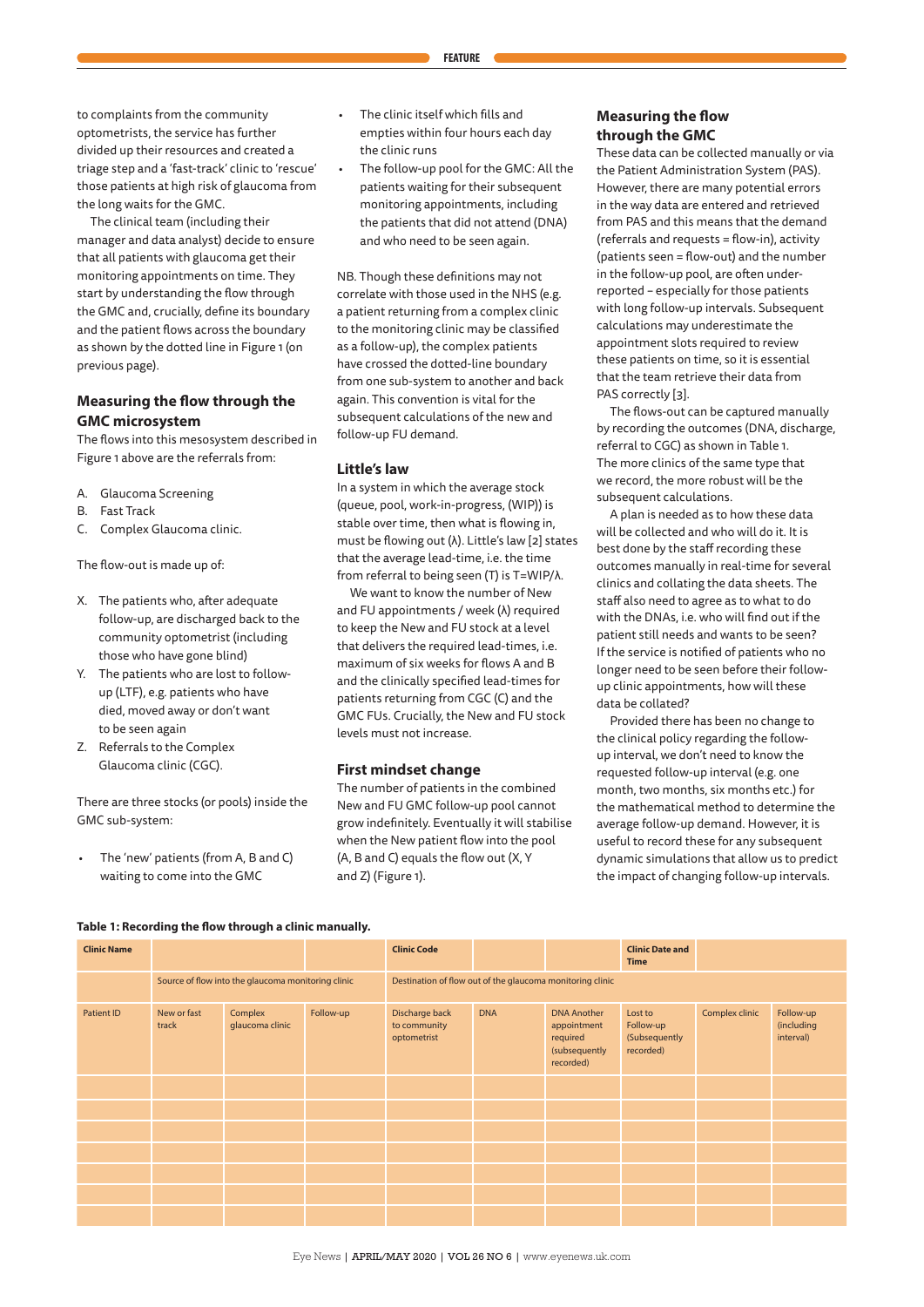

Figure 2: Modelling the flow through the GMC subsystem.

## **Modelling the flow through the microsystem**

There are three methods for doing this:

- Mathematical models (equations)
- Stock and Flow models
- Discrete Event Simulations.

This paper will describe the first method, its advantages and limitations [4,5]. Assuming the referrals into the GMC from the Glaucoma Screening and Fast Track clinics is an average of 10 patients / week and a further three per week are referred back for monitoring from the Complex Glaucoma clinic, the 'New' flow into the GMC is an average 13 patients / week. Of these 'New' patients, none are discharged but an average 0.5 patients / week (4%) are referred to the CGC. Therefore, an average of 12.5 'New' patients flow into the GMC FU pool / week.

The GMC sees an average of 34 followups / week from the GMC FU pool. Of these, four patients / week (12%) are discharged back to community or do not want or need to be seen again (e.g. do not have glaucoma, have died or gone blind). So an average of 30 follow-ups / week are given a further appointment and returned to the GMC FU pool.

#### *Diagnosis:*

We can check that all the current patient flows are accounted for: there are an average of 47 patients / week flowing into and 47 patients / week flowing out of the GMC clinic, but there is a clear mismatch between the flow into and out of the GMC FU pool.

Only 34 FU patients / week from the FU pool are scheduled to be seen in the GMC

clinic, whereas 42.5 patients / week flow in, so it is growing by 8.5 patients / week with the inevitable impact on lead-times and clinical safety.

#### *Prognosis:*

Given an average flow of 12.5 'New' patients / week into the GMC FU pool, how many FU patients need to flow out of the GMC FU pool / week to keep the GMC FU pool stable? The number of patients in the FU pool will stabilise when the:

- Flow of new referrals into the FU pool = flow from the FU pool x FU:Discharge ratio
- Flow of new referrals into the FU pool / FU:Discharge ratio = flow from the FU pool
- $12.5/0.12 = 106$  FU appointments / week are required to keep GMC FU pool stable.

## **Calculating the workload and resource-time capacity required for the GMC clinic**

The first paper [1] demonstrates how to measure the cycle time for each resource to calculate the manhours required to meet an average workload of 13 new and 106 followup = 119 GMC patients / week. Though more resource time may be required, local clinical knowledge and improvement science, e.g Lean [6], will allow staff to identify and free-up their wasted resource time to dramatically improve their productivity (value adding activity / resource time).

#### **The impact of variation**

Planning the resource-time capacity required based on average demand and cycle-times doesn't take into account the actual variations in the demand and case mix changes in the follow-up interval and, more commonly, the variation in resource capacity due to training, audit, holidays and sickness.

Microsystem level: We can't expect staff to work at 100% utilisation in a clinic, so we need to provide about 15% additional resource time capacity to deal with variations in cycle-times, queries and breaks in the clinic.

Mesosystem level: If the variations in resource-time capacity can't be eliminated by employing staff who can cross cover for each other when they are away, then every time the clinic activity is less than average, this resource time is lost and additional resource time will have to be provided to 'catch-up' and still meet the required leadtimes for new and follow-ups. Similarly, the GMC will be subject to changes in flow in the upstream and downstream glaucoma clinics (e.g. consultant staff away, theatre closures etc). Understanding the impact of variation in the micro, meso and macrosystem requires more sophisticated stock and flow or discrete event simulations [4,5].

#### **Reducing system complexity**

As well as understanding, reducing and mitigating for the causes of variation in the system, it is useful to think about the impact of the combined effects of a complicated system structure and variation. Figure 1 shows that this glaucoma service (mesosystem) has been 'divided up' into seven microsystems, including triage.

The more that the limited resource-time capacity is 'carved-up', the more difficult it becomes to schedule the service. This is because there is an increasing chance that the right resource will not be available